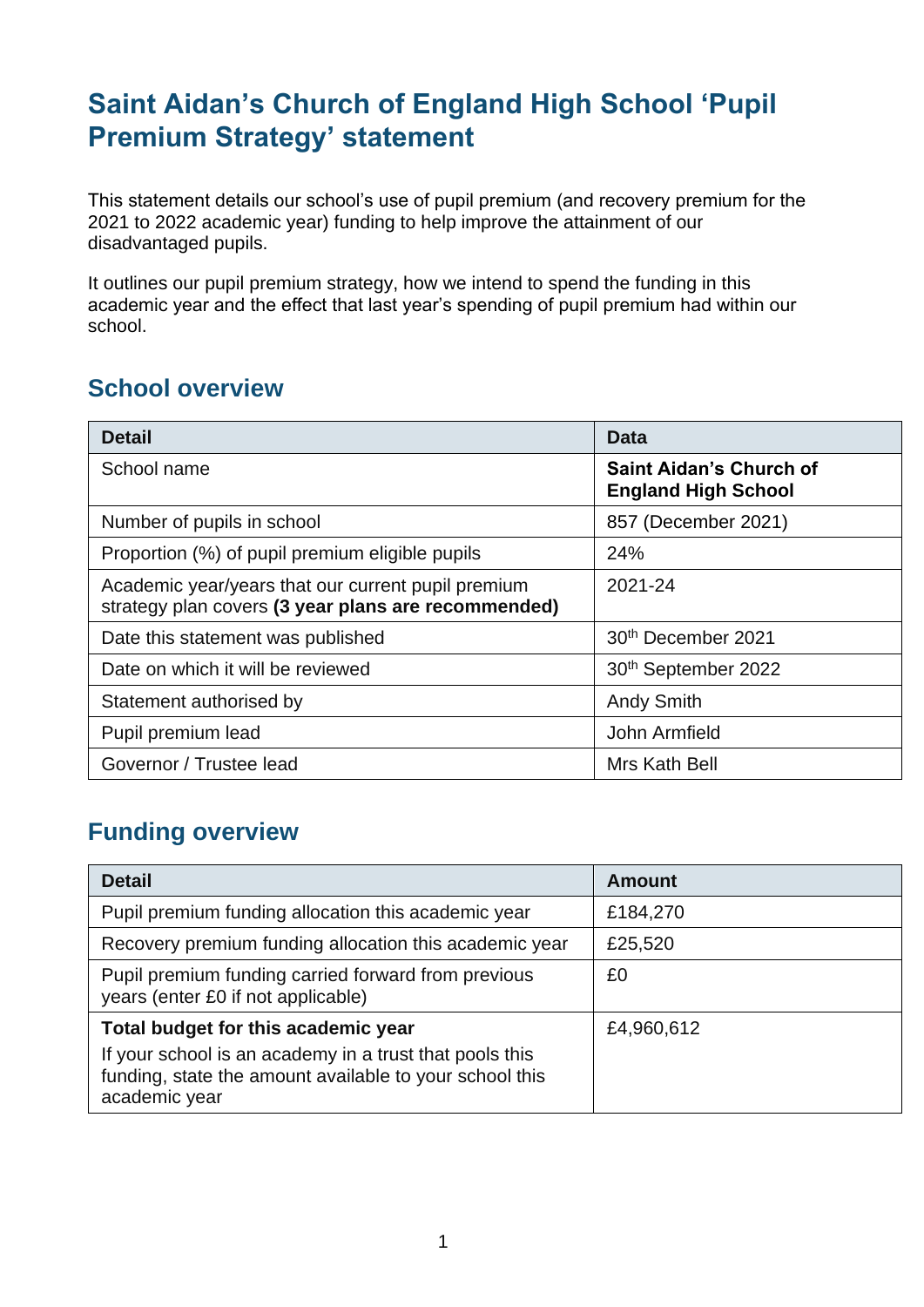# **Part A: Pupil premium strategy plan**

### **Statement of intent**

This strategy is designed to enhance the progress already made in "narrowing the gap" for socially disadvantaged pupils, and to ensure that all students achieve as well as they can, irrespective of their social background or other external factors.

Our aim is to raise the attainment of disadvantaged students of all abilities, enabling them to make progress. This includes the students for whom we receive pupil premium and recovery premium funding, but is not exclusive to them.

We will:

- Ensure that all students have high quality teaching. This will have the greatest impact on disadvantaged students as well as improving the attainment of all students.
- Address potential inequalities in our curricular and extra-curricular provision to ensure equity of access.
- Engage with families and the wider community.
- Assess progress regularly enough to ensure that gaps in attainment are identified and can be addressed.
- Use targeted interventions to address gaps in learning as needed.

#### **Challenges**

This details the key challenges to achievement that we have identified among our disadvantaged pupils.

| <b>Challenge</b><br>number | <b>Detail of challenge</b>                                                                                                                                                                                                                                                                                                                                                                     |
|----------------------------|------------------------------------------------------------------------------------------------------------------------------------------------------------------------------------------------------------------------------------------------------------------------------------------------------------------------------------------------------------------------------------------------|
|                            | The literacy level of disadvantaged students across all year groups is<br>lower on average than for other students. - Reading as the number one<br>focus                                                                                                                                                                                                                                       |
|                            | Diagnostic teacher assessments after the pandemic have indicated that many<br>students are not able to clearly express their knowledge and understanding dur-<br>ing lessons and at the time of formal assessments. Observations have also<br>identified that they struggle to understand written and verbal questioning. This<br>can make it hard for them to access the curriculum properly. |
|                            | Enabling students to their long-term memory to organise and then to re-<br>trieve knowledge is a whole school priority. This is a particular issue for<br>disadvantaged students.                                                                                                                                                                                                              |
|                            | After the pandemic, assessment data has indicated that students have gaps to<br>varying degrees in their learning. Even without the pandemic, we know that<br>recall and organisation of knowledge is a barrier to progress for many<br>students, and more so for disadvantaged students.                                                                                                      |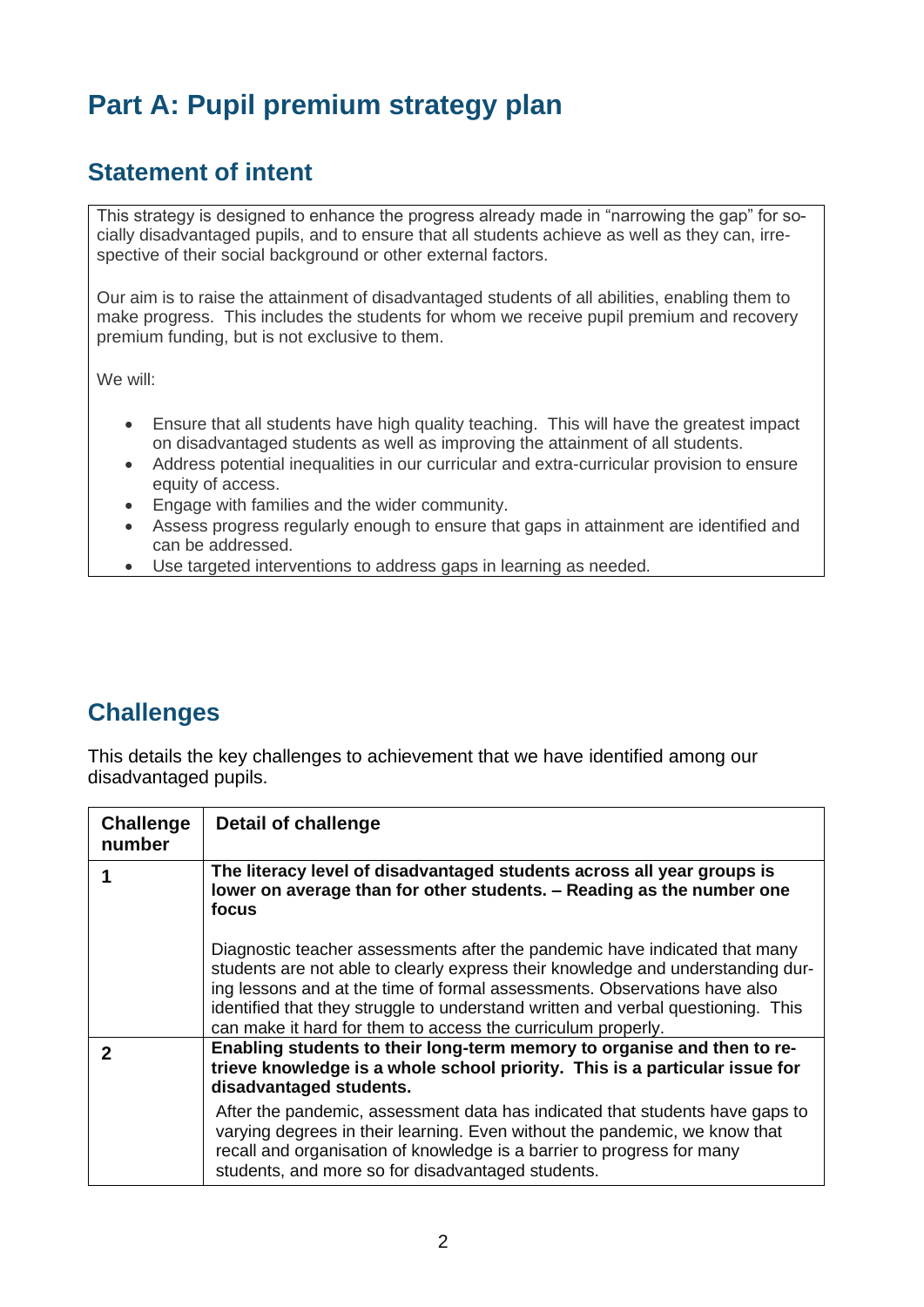| 3 | The quality of teaching is even more important for disadvantaged stu-<br>dents than for other students.                                                                                                                                                                                                                                                              |
|---|----------------------------------------------------------------------------------------------------------------------------------------------------------------------------------------------------------------------------------------------------------------------------------------------------------------------------------------------------------------------|
|   | Research suggests that this is the single biggest determiner of student<br>progress. We know that teaching quality is generally high, but we need to<br>continue to work on this area.                                                                                                                                                                               |
| 4 | The attendance of disadvantaged students at Saint Aidan's is better than                                                                                                                                                                                                                                                                                             |
|   | that of similar students nationally, but it is not as high on average as that                                                                                                                                                                                                                                                                                        |
|   | of other students.                                                                                                                                                                                                                                                                                                                                                   |
|   | Research has shown that regular attendance may be the greatest factor<br>influencing an individual students' academic success. If you a student is not<br>engaging in school they will not make the progress of which they are capable.                                                                                                                              |
| 5 | The school provided a clear and effective programme of online learning<br>during the period of school closure, and ensured that suitable<br>technology for accessing it was available to all. However, gaps in<br>learning are evident and are larger for our disadvantaged students.<br>We need to put specific interventions in place for students as appropriate. |

#### **Intended outcomes**

This explains the outcomes we are aiming for **by the end of our current strategy plan**, and how we will measure whether they have been achieved.

| <b>Intended</b><br>outcome                                                                         | <b>Success criteria</b>                                                                                                                                                                                                                                                                                                                                                                                            |
|----------------------------------------------------------------------------------------------------|--------------------------------------------------------------------------------------------------------------------------------------------------------------------------------------------------------------------------------------------------------------------------------------------------------------------------------------------------------------------------------------------------------------------|
| <b>Improve Whole</b><br><b>School Literacy -</b><br>Reading as the<br>number one fo-<br><b>CUS</b> | Whole school training in literacy will have been delivered and appropri-<br>ate actions taken by faculties.<br>Reading tests taken by students will show that disadvantaged students<br>are making at least similar progress to their peers.<br>Improvements in reading will help to ensure that disadvantaged stu-<br>dents' Progress 8 figure is at least 0 (i.e. matches that of all students<br>nationally).   |
| Help disadvan-<br>taged students<br>learn to retrieve<br>information as<br>and when re-<br>quired. | All faculties will have knowledge organisers in place for their Key Stage 4<br>courses and be developing them for Key Stage 3.<br>Faculty reviews will show that students are using knowledge organisers<br>effectively.<br>Improvements in ability to retrieve knowledge will help to ensure that dis-<br>advantaged students' Progress 8 figure is at least 0 (i.e. matches that of<br>all students nationally). |
| Ensure disadvan-<br>taged students<br>have equal oppor-<br>tunities to learn in<br>the classroom   | Effective curriculum planning allied with a comprehensive CPD<br>programme will ensure that all teaching is at least good.<br>This will be monitored through a programme of faculty reviews, as well<br>as by individual subject leaders.<br>Coaching will be available to staff who would benefit from it, especially<br>for those who are less experienced, including Early Career Teachers.                     |
| <b>Moving the PP</b><br>overall attend-<br>ance as close as                                        | Attendance for the year overall is likely to be severely impacted by<br>COVID, so attendance of all groups of students will be lower than in a                                                                                                                                                                                                                                                                     |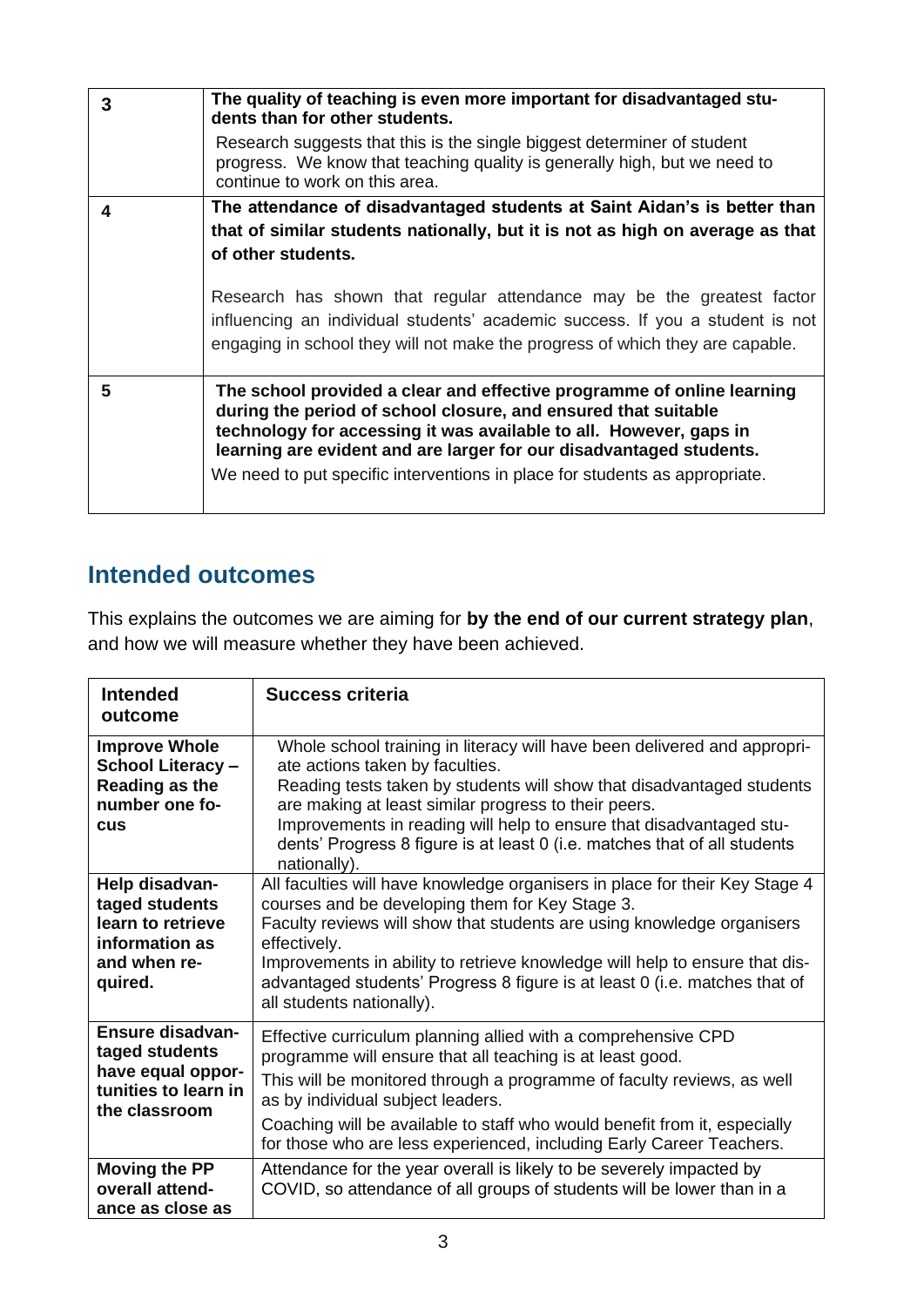| possible to the<br>national second-<br>ary average at-<br>tendance                                           | typical year. We will analyse the gap in attendance between disadvan-<br>taged and other students, to assess the impact of our work to improve at-<br>tendance and minimise avoidable absence.                                                                                                                                                                                                                                                                                                                                                                                             |
|--------------------------------------------------------------------------------------------------------------|--------------------------------------------------------------------------------------------------------------------------------------------------------------------------------------------------------------------------------------------------------------------------------------------------------------------------------------------------------------------------------------------------------------------------------------------------------------------------------------------------------------------------------------------------------------------------------------------|
| <b>Support the</b><br>Catch up pro-<br>gramme by focus-<br>sing upon the dis-<br>advantaged<br>learner group | Students (disadvantaged or not) who have fallen behind will have been<br>identified by teachers.<br>Suitable in class interventions will be in place.<br>Students who need it most will have been provided with extra interven-<br>tion through:<br>NTP programmes if applicable<br>$\bullet$<br>Other tutoring arrangements which allow concentrated work with<br>small groups of students<br>Small group work with Year 7 and Year 8 students by our newly<br>appointed primary school transition teacher – these are the stu-<br>dents we believe to have been most seriously impacted. |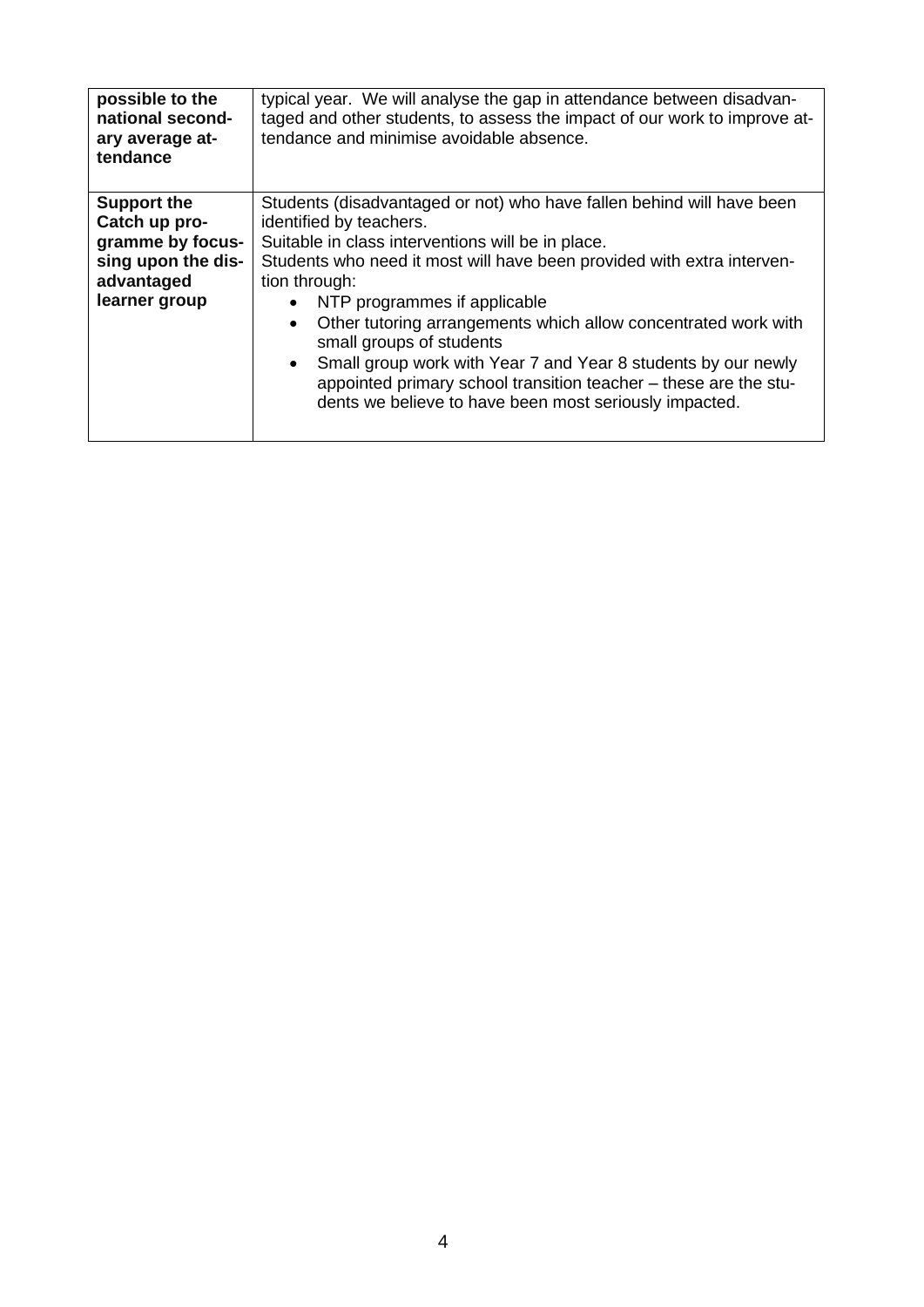## **Activity in this academic year**

This details how we intend to spend our pupil premium (and recovery premium funding) **this academic year** to address the challenges listed above.

### **Teaching (for example, CPD, recruitment and retention)**

Budgeted cost: £*100,000*

| <b>Activity</b>                                                                                                                                                                                                                                                 | Evidence that supports this approach                                                                                                                                                                                                                                                                                                                                                                                                                                                                                                                                                                                                                                                                                                                                                                                                              | <b>Challenge</b><br>number(s)<br>addressed |
|-----------------------------------------------------------------------------------------------------------------------------------------------------------------------------------------------------------------------------------------------------------------|---------------------------------------------------------------------------------------------------------------------------------------------------------------------------------------------------------------------------------------------------------------------------------------------------------------------------------------------------------------------------------------------------------------------------------------------------------------------------------------------------------------------------------------------------------------------------------------------------------------------------------------------------------------------------------------------------------------------------------------------------------------------------------------------------------------------------------------------------|--------------------------------------------|
| Enhancement of our provision<br>to support literacy in our<br>curriculum and teaching.<br>All staff will participate in CPD<br>in this area, and time has<br>been allocated to faculties to<br>ensure that appropriate<br>changes are made to the<br>curriculum | Improving Literacy in all subject areas in line with<br>recommendations in the EEF;<br>https://educationendowmentfoundation.org.uk/edu<br>cation-evidence/guidance-reports/literacy-ks3-ks4<br>The research team, based at the UCL Institute of<br>Education, found that teenagers who read often,<br>and those who had access to plenty of books,<br>were more likely to develop a better vocabulary<br>than their peers.<br>Even taking into account other factors, like<br>parents' qualifications and profession, and<br>cognitive tests taken by the teenagers when they<br>were aged 5, teenagers who read for pleasure still<br>got 12 per cent more words right, while those from<br>book-rich homes scored 9 per cent more.<br>https://cls.ucl.ac.uk/reading-improves-teenagers-<br>vocab-whatever-their-background-say-<br>researchers/ | 1 and $3$                                  |
| CPD and dedicated time will<br>be provided to allow subjects<br>to develop knowledge<br>organisers.<br>These will be used with all<br>KS4 students this year and<br>developed to give complete<br>coverage of KS3 next year.                                    | Teaching metacognitive strategies to pupils can<br>be an inexpensive method to help pupils become<br>more independent learners.<br>https://educationendowmentfoundation.org.uk/edu<br>cation-evidence/teaching-learning-<br>toolkit/metacognition-and-self-regulation                                                                                                                                                                                                                                                                                                                                                                                                                                                                                                                                                                             | $2,3$ and $5$                              |
| We will support teachers in<br>accessing high quality CPD.<br>We will provide an SLT or<br>external coach for teachers<br>as necessary.<br>We will support ECTs through<br>their first two years of<br>teaching.                                                | The best available evidence indicates that great<br>teaching is the most important lever schools have<br>to improve pupil attainment. Ensuring every<br>teacher is supported in delivering high-quality<br>teaching is essential to achieving the best<br>outcomes for all pupils, particularly the most<br>disadvantaged among them.<br>This is very time consuming and therefore<br>expensive.                                                                                                                                                                                                                                                                                                                                                                                                                                                  | 1,2,3 and $5$                              |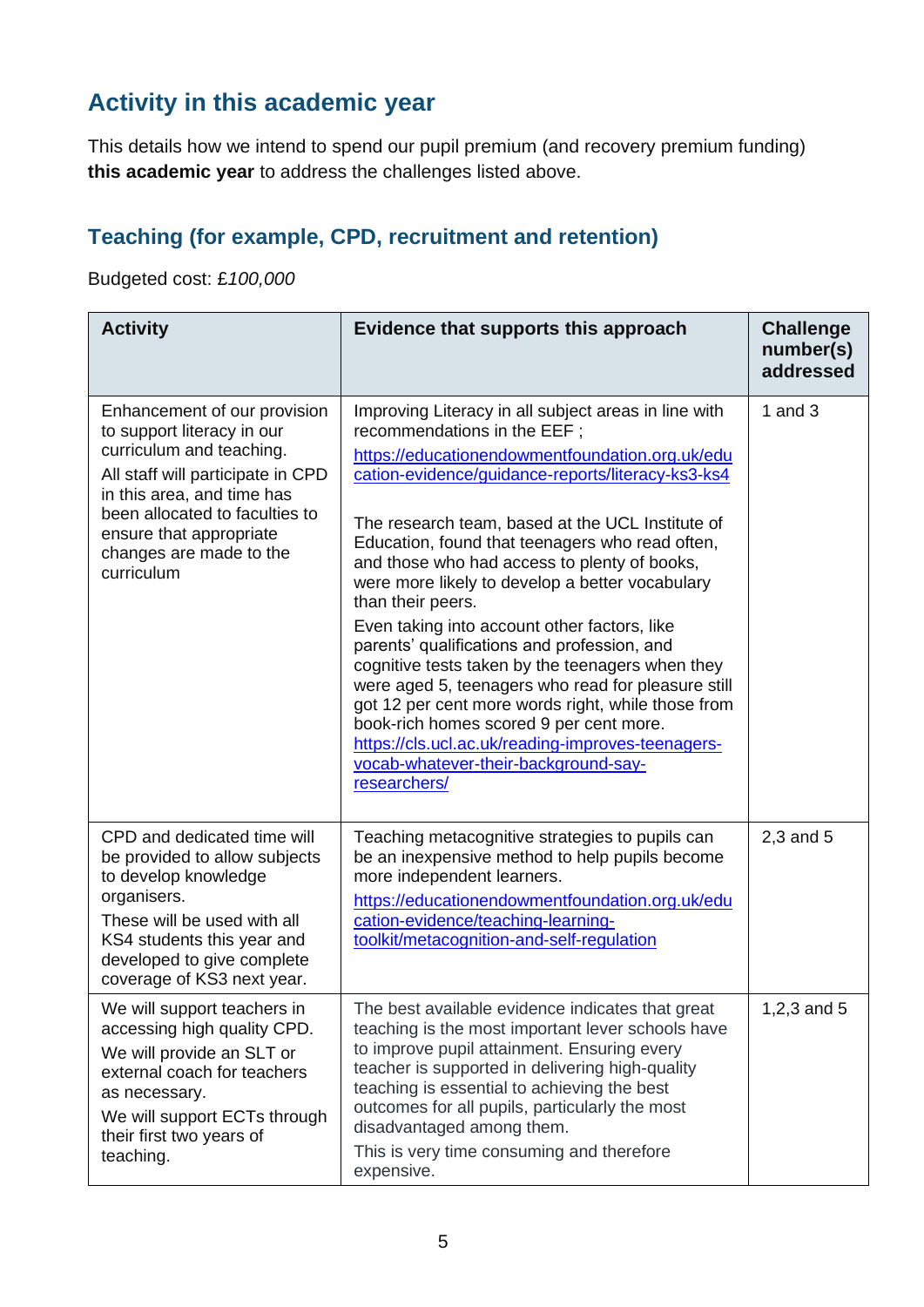| We will ensure that high<br>quality teaching is targeted as<br>appropriate.                                                                            | High quality teaching can only be developed over<br>a period of time through a focussed CPD strategy<br>and individual mentoring. |  |
|--------------------------------------------------------------------------------------------------------------------------------------------------------|-----------------------------------------------------------------------------------------------------------------------------------|--|
| Our primary transition teacher<br>will provide appropriate<br>English teaching for students<br>who are not "secondary-<br>ready" in Year 7 and Year 8. | https://educationendowmentfoundation.org.uk/sup<br>port-for-schools/school-improvement-planning/1-<br>high-quality-teaching       |  |

#### **Targeted academic support (for example, tutoring, one-to-one support structured interventions)**

Budgeted cost: £80,000

| <b>Activity</b>                                                                                                                                                                                                                                                                                        | Evidence that supports this approach                                                                                                                                                                                                                                                                                                                                                                                                                                                                                                                                                                                                                                     | <b>Challenge</b><br>number(s)<br>addressed |
|--------------------------------------------------------------------------------------------------------------------------------------------------------------------------------------------------------------------------------------------------------------------------------------------------------|--------------------------------------------------------------------------------------------------------------------------------------------------------------------------------------------------------------------------------------------------------------------------------------------------------------------------------------------------------------------------------------------------------------------------------------------------------------------------------------------------------------------------------------------------------------------------------------------------------------------------------------------------------------------------|--------------------------------------------|
| We will continue our provision<br>of tutoring to identified groups<br>of children in both key stages,<br>online and in person<br>This will be done through:<br>External tutors employed<br>through teaching<br>Personnel<br>Employment of an MFL<br>tutor<br>Use of existing school<br>staff           | Tuition targeted at specific needs, aspirations,<br>emotional and social needs and knowledge<br>gaps can be an effective method to support<br>disadvantaged students especially those falling<br>behind both in a one to one and a small group<br>situation. This is an expensive strategy for<br>closing the gap<br>https://educationendowmentfoundation.org.uk/e<br>ducation-evidence/teaching-learning-<br>toolkit/one-to-one-tuition                                                                                                                                                                                                                                 | 1 and $5$                                  |
| We have appointed a<br>specialist primary school<br>teacher to support<br>disadvantaged students,<br>particularly in English, Maths<br>and Personal Development.<br>This teacher will teach some<br>classes and will also put in<br>place targeted interventions<br>for a small number of<br>students. | One-to-one and small tutoring by qualified<br>teachers is very effective for improving literacy<br>and numeracy outcomes, is an expensive<br>strategy. Tutoring by qualified primary teachers<br>can produce positive outcomes if they are well<br>trained and use structured phonics materials<br>https://educationendowmentfoundation.org.uk/e<br>ducation-evidence/teaching-learning-<br>toolkit/one-to-one-tuition<br>https://educationendowmentfoundation.org.uk/e<br>ducation-evidence/teaching-learning-<br>toolkit/small-group-tuition<br>https://educationendowmentfoundation.org.uk/s<br>upport-for-schools/school-improvement-<br>planning/3-wider-strategies | 1, 3 and 5                                 |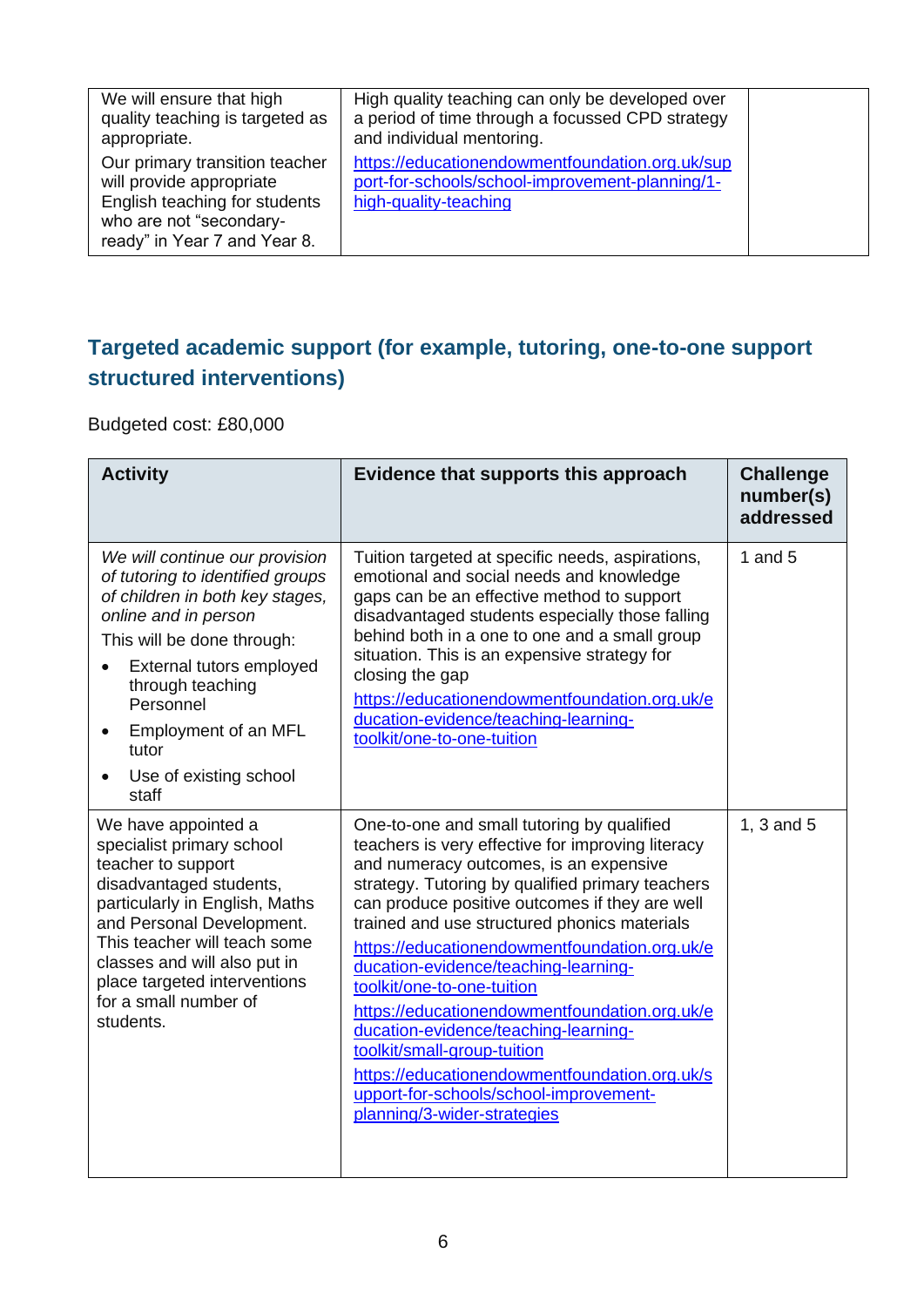### **Wider strategies (for example, related to attendance, behaviour, wellbeing)**

Budgeted cost: £40,000

| <b>Activity</b>                                                                                                                                                                                                                                                                                                    | Evidence that supports this approach                                                                                                                                                                                                                                                                                                                                                                             | <b>Challenge</b><br>number(s)<br>addressed |
|--------------------------------------------------------------------------------------------------------------------------------------------------------------------------------------------------------------------------------------------------------------------------------------------------------------------|------------------------------------------------------------------------------------------------------------------------------------------------------------------------------------------------------------------------------------------------------------------------------------------------------------------------------------------------------------------------------------------------------------------|--------------------------------------------|
| We have appointed a<br>dedicated Attendance Officer<br>to work with students and<br>families.<br>Our enlarged pastoral team<br>help to keep students in<br>school.<br>A Mental Health Support<br>Worker will be in school one<br>day a week from January<br>2022, with expansion of this<br>planned for September. | The guidance states that to be effective in raising<br>attendance schools should:<br>Have a clear vision for attendance levels -<br>leadership and management<br>Interventions should be varied<br>Relationships and communication must remain<br>open at all times<br>System and data analysis should inform all of the<br>above<br>All of this takes an effective pastoral support team<br>which is expensive. | 4 and 5                                    |
|                                                                                                                                                                                                                                                                                                                    | https://educationendowmentfoundation.org.uk/guida<br>nce-for-teachers/using-pupil-premium<br>https://www.gov.uk/government/publications/school-<br>attendance/framework-for-securing-full-attendance-<br>actions-for-schools-and-local-authorities                                                                                                                                                               |                                            |

### **Total budgeted cost: £220,000**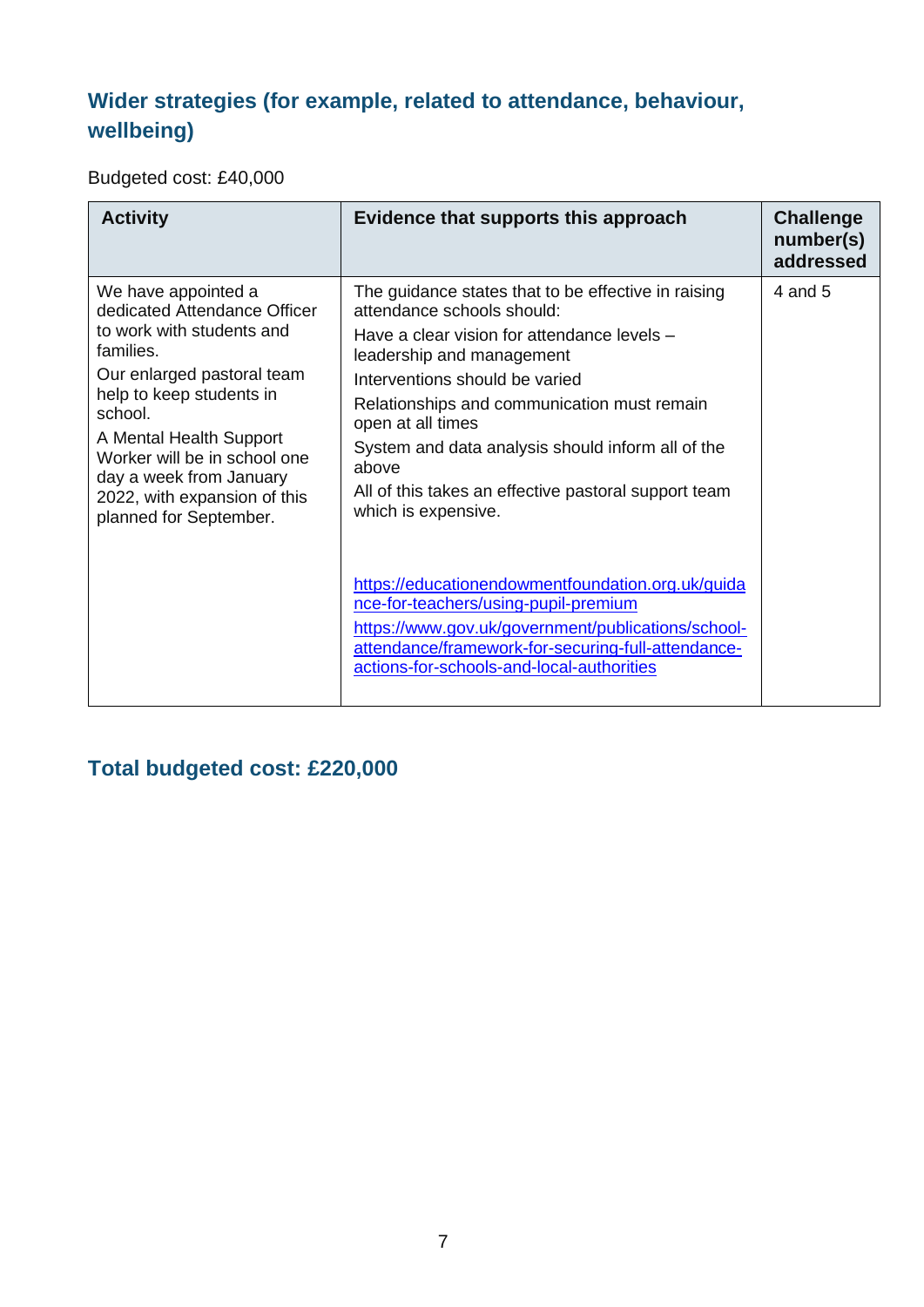## **Part B: Review of outcomes in the previous academic year 2020-21**

#### **Pupil premium strategy outcomes**

This details the impact that our pupil premium activity had on pupils in the 2020 to 2021 academic year.

In a normal year the PP spending would be reviewed in terms of its impact on a variety of measures including educational outcomes, particularly exam results for Year 11, attendance figures and exclusion data. This year we have had no nationally comparable educational outcomes. In addition, our school for a lengthy period of time has not been fully open to all students and year groups, so comparisons of attendance and exclusions are difficult to make, between one year and another.

#### **Achievement**

GCSE examinations were cancelled and school achievement data was not published, but our internal analysis showed that disadvantaged students achieved well relative to their peers, particularly in EBacc measures.

- 8% fewer of our disadvantaged students achieved 5+ in English and Maths, compared with all students.
- 8% more of our disadvantaged students achieved the strong EBacc (5+), compared with all students.

Tracking data for students who were in Year 10 last year also indicates that disadvantaged students are behind their peers, but that the gaps are smaller than national averages.

- 7% of fewer of our disadvantaged students in last year's Year 10 are on track to achieve 5+ in English and Maths, compared with all students.
- 4% fewer of our disadvantaged students in last year's Year 10 are on track to achieve the strong EBacc (5+), compared with all students.

We used National Tutoring Programme provision successfully in 2020-21, with online tutoring in English, Maths and Science.

We ensured that disadvantaged students were prioritised as appropriate for careers advice and assistance with FE applications. This helped to motivate students.

The most important reason why the gaps are relatively small is almost certainly the high quality of online learning and pastoral support provided right from the start of the first period of school closure in March 2020. This helped all students to make progress, but had a particularly strong impact on those who may have had less support at home.

#### **Attendance**

Attendance rates were lower than normal for all students in 2020-21, even for the period when school was open, because of the COVID pandemic. Our attendance for disadvantaged students for the year was 92.8%. Although this is lower than our normal attendance rate for disadvantaged students, which was 94.5% in 208-19, it is still higher than the national average for all students for the 2020-21 year, which was 91%.